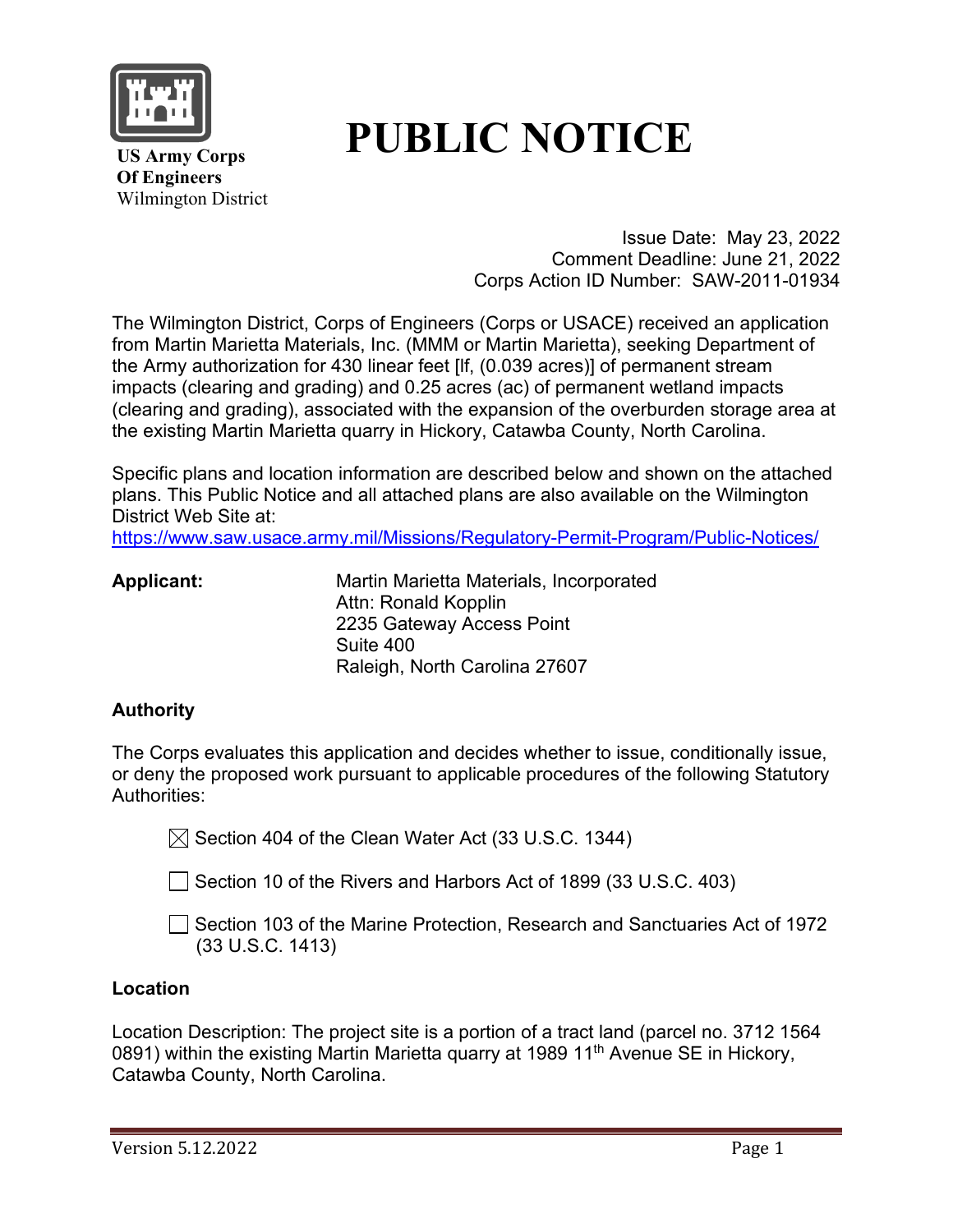Project Area: Approximate 32-acre portion of larger tract Nearest Town: Hickory Nearest Waterway: Unnamed (UT) Clark Creek and Clark Creek River Basin: South Fork Catawba (03050102) Latitude and Longitude: 35.72039N, -81.30806W

#### **Existing Site Conditions**

The project site is within the existing Martin Marietta Hickory Quarry. The quarry operations include an operating granite quarry pit, stockpile yard, plant and infrastructure, overburden storage areas, and wooded buffers. The current NC Department of Environmental Quality (DEQ) Division of Energy, Mineral and Land Resources (DEMLR) permit (No. 18-01), issued on October 11, 2017, allows the project site to be used for overburden storage.

The project site is a wooded swathe between two existing overburden storage areas. Timber was cut at the project site in 2012 and is now dominated by thick shrub species and immature trees. Soils within the project area consist of Clifford Sandy Loam soils on the hill tops with Fairview Sandy loam and clay loam on the hill slopes. Areas near Clark Creek are mapped as Codorus loam.

Waters at the project site are part of the Catawba River system and are within the South Fork Catawba River watershed (HUC 03050102). The stream at the site is a UT of Clark Creek and generally flows toward the north. Clark Creek is adjacent to the north boundary of the project site and flows through the quarry property and exits the property in the southeast portion of the property. Clark Creek flows into the South Fork Catawba River at Lincolnton, NC.

As designated by the DEQ – Division of Water Resources (DWR), the stream at the site is classified as fresh water secondary recreation-aquatic life class C. There is a wetland located within the project boundary and has been identified as an emergent wetland. The mapped FEMA 100-year floodplain is located along Clark Creek. However, the project's limits of grading and land disturbance will not be within the FEMA floodplain. The project site contains the following amounts of potential jurisdictional waters of the U.S. (WoUS).

| Summary of Potential Jurisdictional Waters |                   |  |  |  |
|--------------------------------------------|-------------------|--|--|--|
| <b>Aquatic Resource</b>                    | Amount            |  |  |  |
| <b>Stream</b>                              | 430 lf (0.039 ac) |  |  |  |
| Wetland                                    | $0.25$ ac         |  |  |  |

#### **Summary of Potential Jurisdictional Waters**

The Corps verified the field delineation of potential jurisdictional waters for the project site in August 2021. The applicant has not submitted a request for a jurisdictional determination.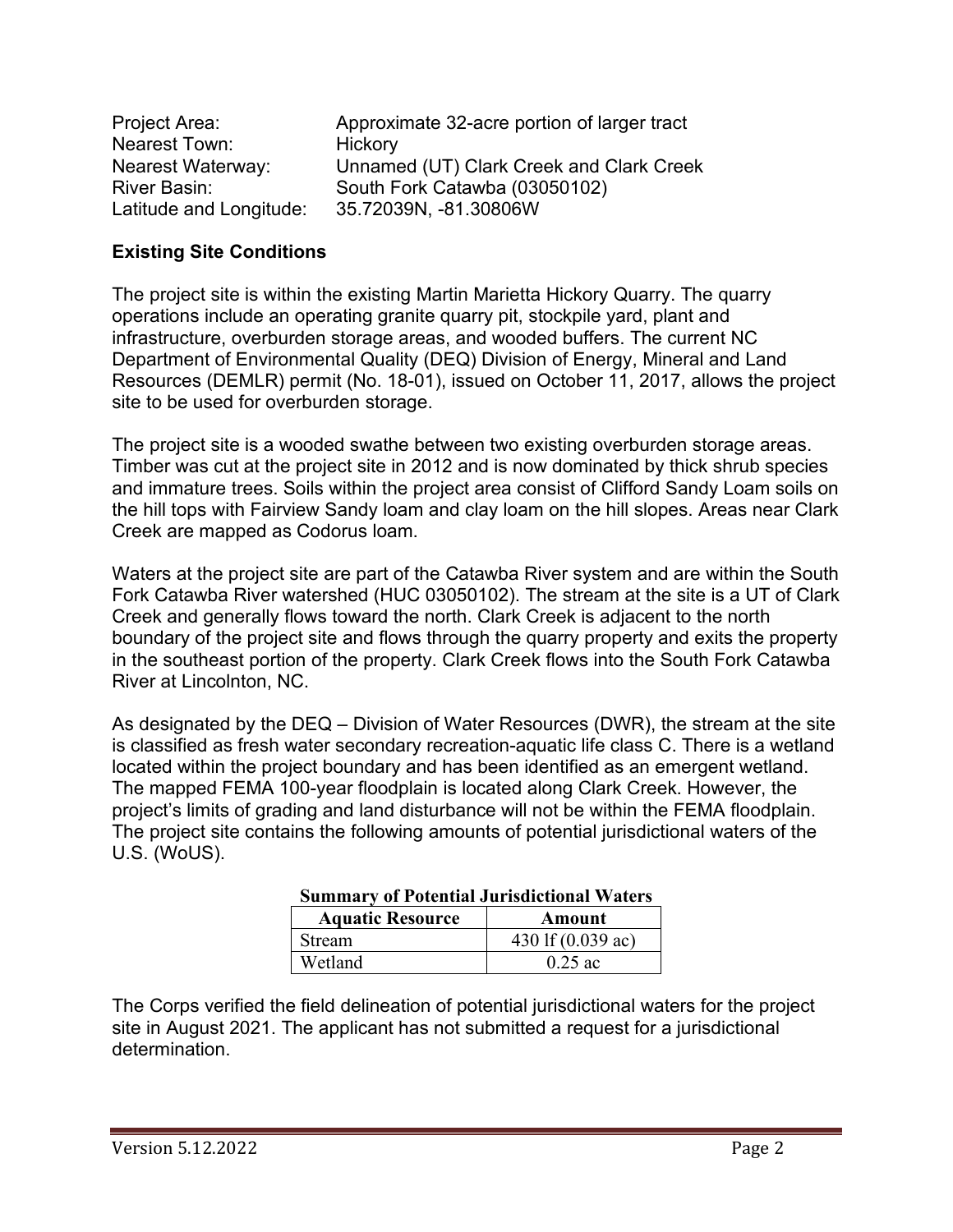The applicant conducted a file review of records maintained by the U.S. Fish and Wildlife Service (FWS) and the North Carolina Natural Heritage Program (NHP). The review provided an inventory of current and historic occurrences of protected species within a mile of the project area. This review also provided an overall catalogue of federal protected species for the general vicinity of the project site.

| <b>Common Name</b>       | <b>Scientific Name</b>  | Federal<br><b>Status</b> |
|--------------------------|-------------------------|--------------------------|
| Bog turtle               | Glyptemys muhlenbergii  | T(S/A)                   |
| Dwarf-flowered heartleaf | Hexastylis naniflora    |                          |
| Schweinitz's sunflower   | Helianthus schweinitzii |                          |

#### **Summary of Federal Listed Protected Species In the General Vicinity of the Project Site**

E - Endangered. A taxon "in danger of extinction throughout all or a significant portion of its range."

T - Threatened. A taxon "likely to become endangered within the foreseeable future throughout all or a significant portion of its range."

S/A – Threatened due to similar appearance.

Martin Marietta reviewed of existing site conditions and conducted a search of the project site, which revealed no federal endangered or threatened species are in the project area. Conditions on the site, being recently timbered and overgrown with shrub species, is not indicative to habitat for dwarf-flowered heartleaf. Furthermore, the site has been searched and no occurrences of this species were found. The project area includes a maintained powerline easement. This power line corridor could be considered habitat for Schweinitz's sunflower. As such, the powerline corridor was searched and a species similar to Schweinitz's sunflower was found. This species was identified as small woodland sunflower (*Helianthus microcephalus*). Schweinitz's sunflower was not found on site.

Martin Marietta is not aware of any properties or structures that are listed or eligible for listing with the National Register of Historic Properties (NRHP) within the immediate vicinity of the project area. Due to the fact that this is not an expansion of the existing quarry site boundaries, no impacts to historic properties or structures would be expected.

## **Applicant's Stated Purpose**

The basic purpose of this project is to cost-effectively mine construction grade aggregate reserves at the existing Hickory quarry facility. The overall project purpose is to cost-effectively continue operation of the aggregate quarry facility at Hickory by providing storage for overburden to uncover valuable market needed aggregate reserves. Hickory quarry has currently exhausted all of its current overburden storage options. Without augmentation of overburden storage, MMM will be unable to uncover reserves to serve market demand.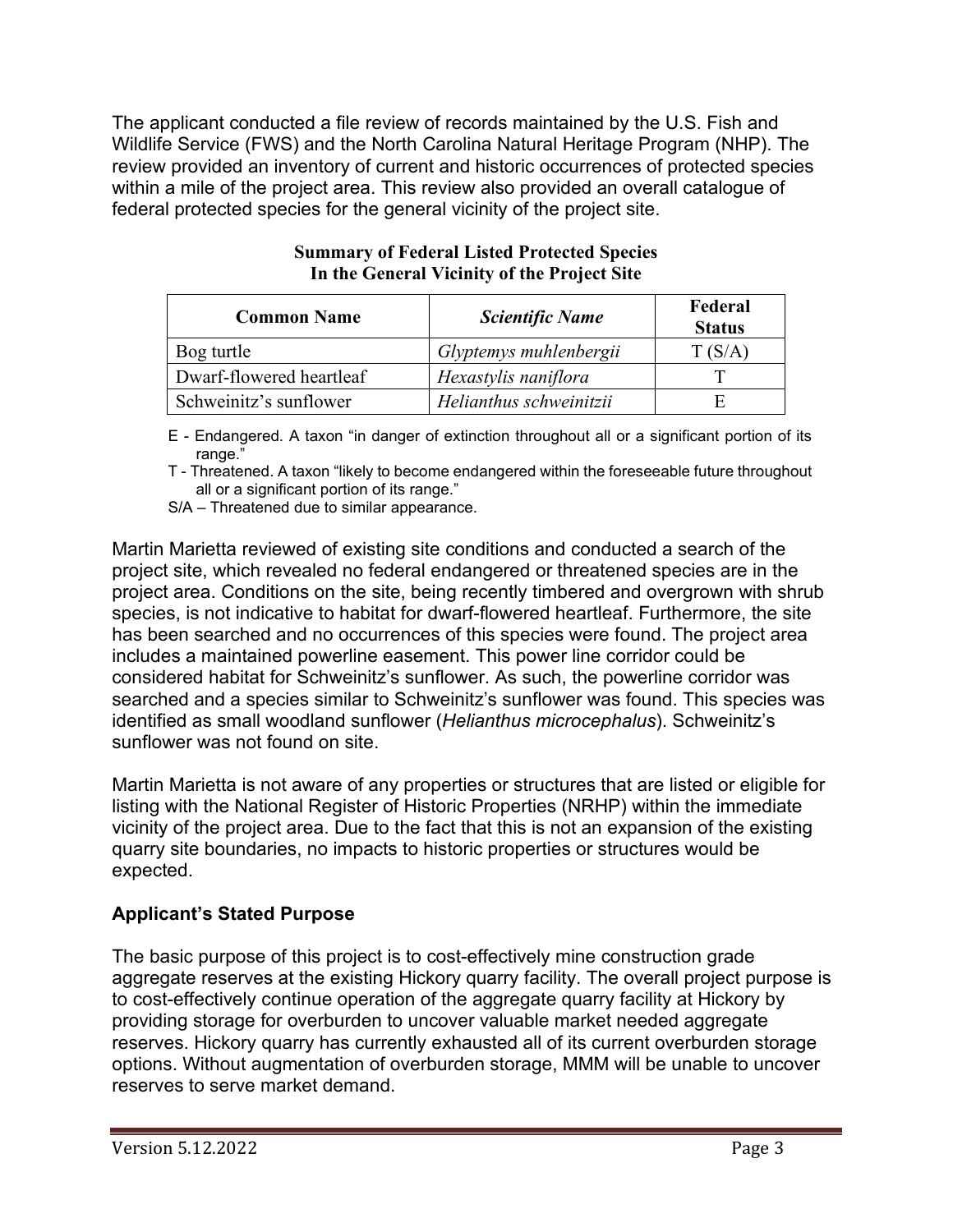## **Project Description**

The quarry has exhausted all open space available for overburden storage. Any additional storage options at the current quarry property would require impacts to waters. This project involves filling a wooded valley between two existing overburden storage areas for the purposes of storing additional overburden. Within that valley there exists a small perennial stream. This stream flows down into an emergent wetland which is adjacent to Clark Creek.

In order to continue mining operations at the Hickory quarry, an estimated 750,000 cubic yards of overburden must be removed to uncover aggregate reserves. This project involves filling the stream and valley with approximately 340,000 cubic yards of material which will bring the project area grade up to the same level as the two existing adjacent overburden storage areas. After the two existing storage areas have been connected and leveled across this existing valley, another lift can be built on the entire area that will allow storage of the remaining 410,000 cubic yards. The impacts to waters associated with the project are summarized in the table below:

| <b>Stream &amp; Wetland Impacts</b> |                                                     |       |                  |  |  |
|-------------------------------------|-----------------------------------------------------|-------|------------------|--|--|
| Waters                              | <b>Impact Amount</b><br>(all impacts are permanent) |       | <b>Purpose</b>   |  |  |
|                                     | <b>Liner Feet</b>                                   | Acre  |                  |  |  |
| Stream A                            | 430                                                 | 0.039 | Fill and grading |  |  |
| Wetland                             |                                                     | 0.250 | Fill and grading |  |  |

**Summary of Proposed Impacts to WoUS** 

## **Avoidance and Minimization**

The applicant provided the following information in support of efforts to avoid and/or minimize impacts to the aquatic environment. Pre-project site planning was conducted to delineate, and field verify jurisdictional WoUS within the proposed project area. In preparing the project plans, the applicant considered a variety of constraints, including impacts to wetlands and other WoUS.

Martin Marietta has avoided higher quality areas of Clark Creek and its floodplain and is only proposing to impact a small stream (Stream A) and an emergent wetland. To minimize impacts to other waters, the applicant proposes use of stormwater management and erosion control techniques that preserve downstream water quality. Martin Marietta will use stripping techniques that will limit the loss of material downstream or into adjacent wetlands and streams. As the overburden is removed or stripped from the site, all runoff will be directed to the quarry pit or an erosion/sediment control structure. As overburden is stored, all runoff will be directed into appropriate erosion control structures and stabilized by planting vegetation as soon as possible. A minimum 50ft wooded buffer will be maintained around all wetlands and waters not directly impacted by the proposed project.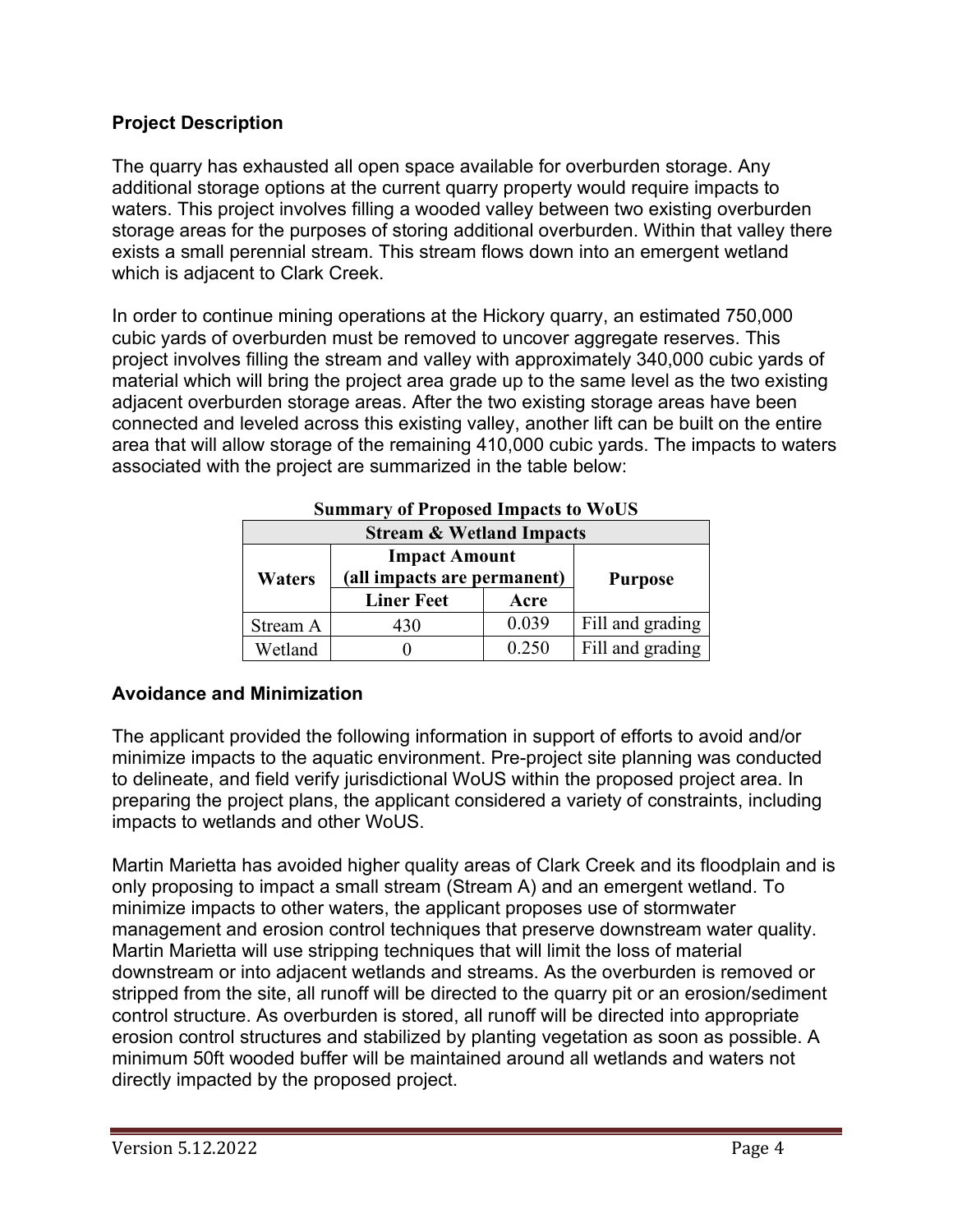#### **Compensatory Mitigation**

The proposed project does involve permanent impacts to jurisdictional WoUS. Upon completion and implementation of practical avoidance and minimization efforts, 430 lf of stream channel and 0.25 acres of wetland impacts associated with fill and grading activities are unavoidable. These impacts result in the permanent loss of 430 lf of stream and 0.25 acres of wetlands.

The applicant proposes to mitigate for 430 lf of proposed stream impacts and 0.25-ac of proposed wetland impacts through NC Division of Mitigation Services (DMS). By letter dated May 4, 2022, DMS has indicated they are willing to accept payment for impacts associated with this project. The applicant proposes a credit ratio of 1:1 for the impacted stream and a 2:1 ratio for the impacted wetland. The Corps will base the required mitigation ratio and credits based upon review of the submitted aquatic resource functional assessment data, comments received to the public notice, a site evaluation of the aquatic resources, and information submitted by FWS, DWR, and WRC.

#### **Essential Fish Habitat**

Pursuant to the Magnuson-Stevens Fishery Conservation and Management Act, this Public Notice initiates the Essential Fish Habitat (EFH) consultation requirements. The Corps' initial determination is that the proposed project would not affect EFH, or associated fisheries managed by the South Atlantic or Mid Atlantic Fishery Management Councils or the National Marine Fisheries Service.

#### **Cultural Resources**

Pursuant to Section 106 of the National Historic Preservation Act of 1966, Appendix C of 33 CFR Part 325, and the 2005 Revised Interim Guidance for Implementing Appendix C, the District Engineer consulted district files and records and the latest published version of the National Register of Historic Places and initially determines that:

- Should historic properties, or properties eligible for inclusion in the National Register, be present within the Corps' permit area; the proposed activity requiring the DA permit (the undertaking) is a type of activity that will have no potential to cause an effect to an historic properties.
- $\boxtimes$ No historic properties, nor properties eligible for inclusion in the National Register, are present within the Corps' permit area; therefore, there will be no historic properties affected. The Corps subsequently requests concurrence from the SHPO (or THPO).
- $\Box$ Properties ineligible for inclusion in the National Register are present within the Corps' permit area; there will be no historic properties affected by the proposed work. The Corps subsequently requests concurrence from the SHPO (or THPO).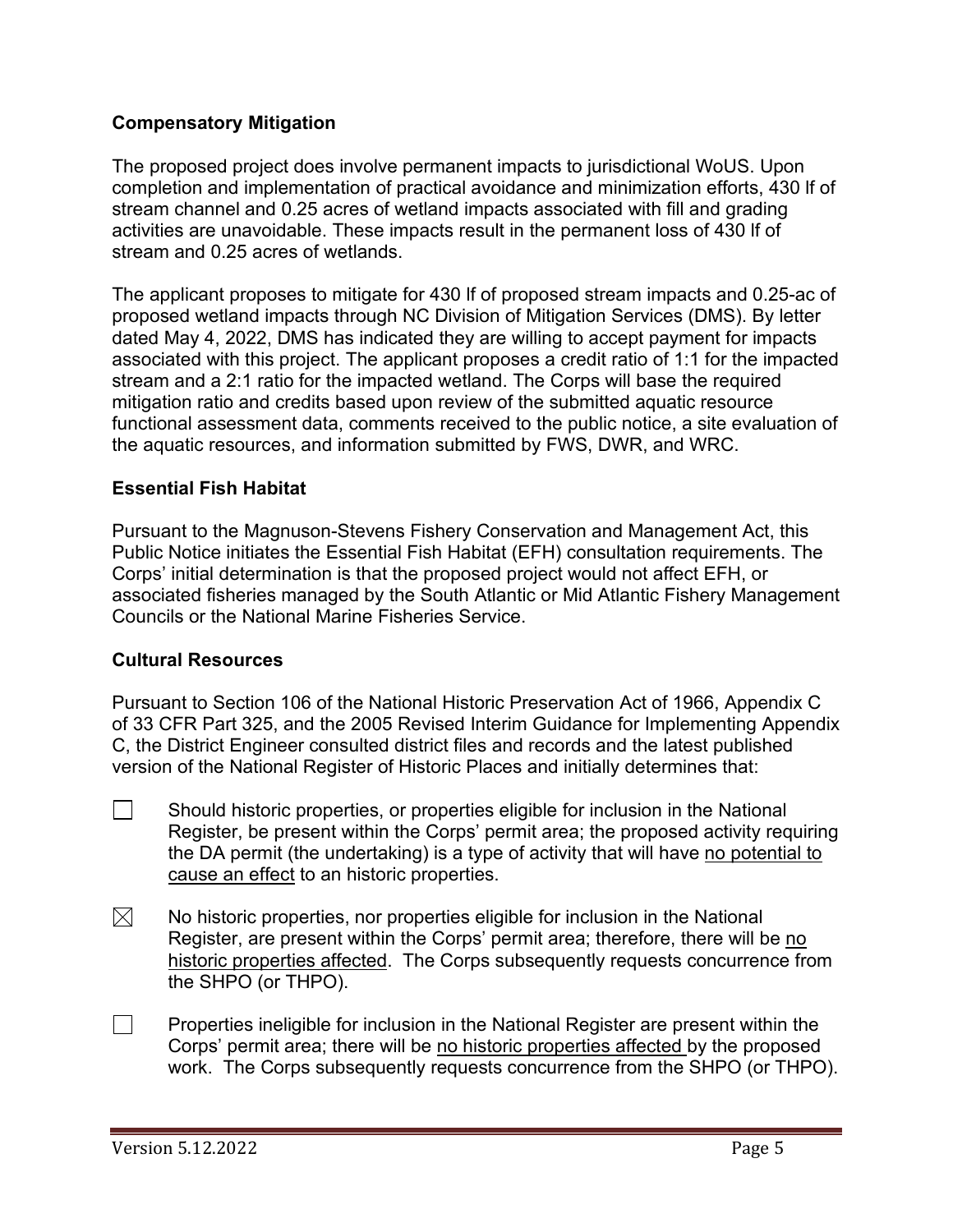- $\Box$ Historic properties, or properties eligible for inclusion in the National Register, are present within the Corps' permit area; however, the undertaking will have no adverse effect on these historic properties. The Corps subsequently requests concurrence from the SHPO (or THPO).
- $\Box$ Historic properties, or properties eligible for inclusion in the National Register, are present within the Corps' permit area; moreover, the undertaking may have an adverse effect on these historic properties. The Corps subsequently initiates consultation with the SHPO (or THPO).
- $\Box$ The proposed work takes place in an area known to have the potential for the presence of prehistoric and historic cultural resources; however, the area has not been formally surveyed for the presence of cultural resources. No sites eligible for inclusion in the National Register of Historic Places are known to be present in the vicinity of the proposed work. Additional work may be necessary to identify and assess any historic or prehistoric resources that may be present.

North Carolina State Historic Preservation Office (SHPO) and applicable tribal historic preservation offices (THPO) will be notified via public notice about the project and will be given the opportunity to comment on the project and its potential effects on cultural resources. The District Engineer's final eligibility and effect determination will be based upon coordination with the SHPO and/or THPO, as appropriate and required, and with full consideration given to the proposed undertaking's potential direct and indirect effects on historic properties within the Corps' permit area.

#### **Endangered Species**

 $\Box$ 

 $\Box$ 

Pursuant to the Endangered Species Act of 1973, the Corps reviewed the project area, examined all information provided by the applicant and consulted the latest North Carolina Natural Heritage Database. Based on available information:

The Corps determines that the proposed project would not affect federally listed endangered or threatened species or their formally designated critical habitat.

The Corps determines that the proposed project may affect federally listed endangered or threatened species or their formally designated critical habitat.

 $\Box$  By copy of this public notice, the Corps initiates consultation under Section 7 of the ESA and will not make a permit decision until the consultation process is complete.

 $\Box$  The Corps will consult under Section 7 of the ESA and will not make a permit decision until the consultation process is complete.

The Corps has initiated consultation under Section 7 of the ESA and will not make a permit decision until the consultation process is complete.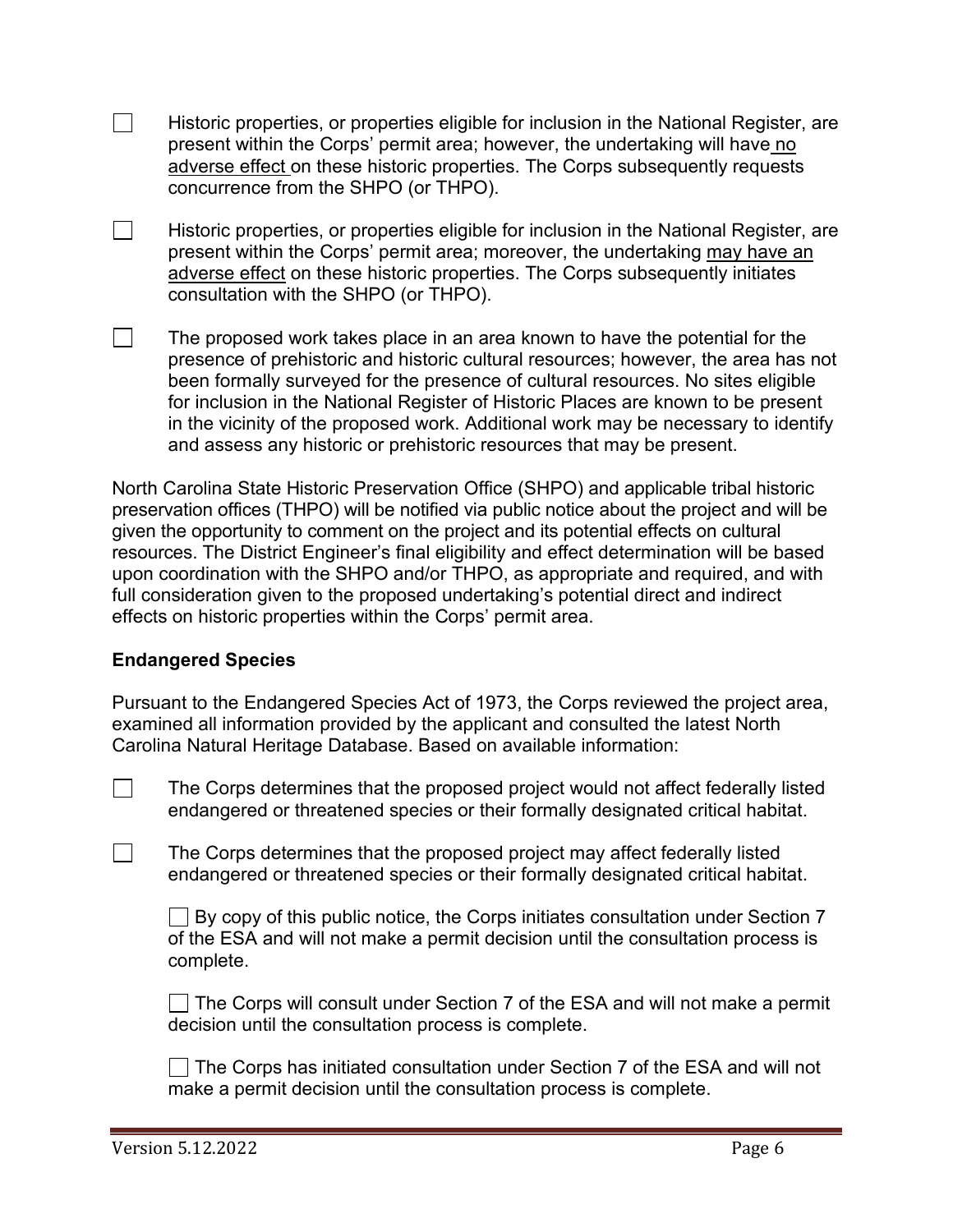$\Box$ The Corps determines that the proposed project may affect federally listed endangered or threatened species or their formally designated critical habitat. Consultation has been completed for this type of activity and the effects of the proposed activity have been evaluated and/or authorized by the National Marine Fisheries Service (NMFS) in the South Atlantic Regional Biological Opinion or its associated documents, including 7(a)(2) & 7(d) analyses and Critical Habitat assessments. A copy of this public notice will be sent to the NMFS.

 $\boxtimes$ The Corps is not aware of the presence of species listed as threatened or endangered or their critical habitat formally designated pursuant to the Endangered Species Act of 1973 (ESA) within the project area. The Corps will make a final determination on the effects of the proposed project upon additional review of the project and completion of any necessary biological assessment and/or consultation with the U.S. Fish and Wildlife Service and/or National Marine Fisheries Service.

The FWS will be notified via public notice about the project and will be given the opportunity to comment on the project and its potential effects on threatened and endangered species. The District Engineer's final effects determination will be based upon submitted comments to this public notice from FWS; and further coordination with the FWS, as appropriate and required; and with full consideration given to the proposed undertaking's potential direct and indirect effects on federally threatened or endangered listed species and/or their formally designated critical habitat within the Corps' permit area.

## **Other Required Authorizations**

The Corps forwards this notice and all applicable application materials to the appropriate State agencies for review.

## **North Carolina Division of Water Resources (NCDWR)**:

- $\Box$  The applicant did not provide or satisfy all the elements required for a complete 401 certification request. Therefore, the 401 Certification process has not started. The Corps will generally not make a final permit decision until the NCDWR issues, denies, or waives the state Certification as required by Section 401 of the Clean Water Act (PL 92-500).
- $\boxtimes$  The Corps will generally not make a final permit decision until the NCDWR issues, denies, or waives the state Certification as required by Section 401 of the Clean Water Act (PL 92-500). The receipt of the application and this public notice, combined with the appropriate application fee, at the NCDWR Central Office in Raleigh constitutes initial receipt of an application for a 401 Certification. Unless NCDWR is granted a time review extension, a waiver will be deemed to occur if the NCDWR fails to act on this request for certification within 120 days of the date of this public notice. Additional information regarding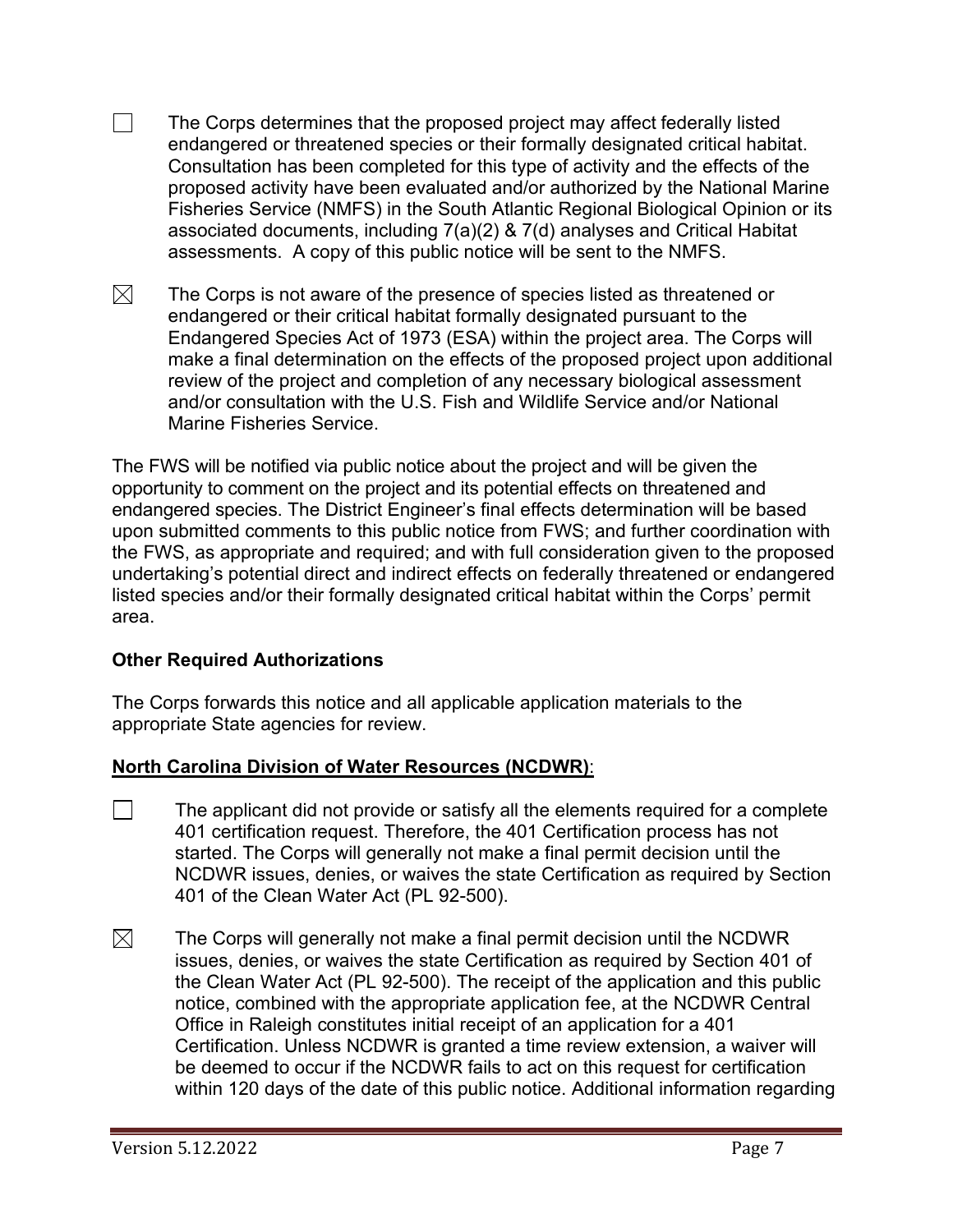the 401 Certification may be reviewed at the NCDWR Central Office, 401 and Buffer Permitting Unit, 512 North Salisbury Street, Raleigh, North Carolina 27604-2260. All persons desiring to make comments regarding the application for a 401 Certification should do so, in writing, by June 21, 2022, to:

#### NCDWR Central Office

Attention: Mr. Paul Wojowski, 401 and Buffer Permitting Unit (USPS mailing address): 1617 Mail Service Center, Raleigh, NC 27699-1617

Or,

(Physical address): 512 North Salisbury Street, Raleigh, North Carolina 27604

## **North Carolina Division of Coastal Management (NCDCM):**

- $\mathbb{R}$ The application did not include a certification that the proposed work complies with and would be conducted in a manner that is consistent with the approved North Carolina Coastal Zone Management Program. Pursuant to 33 CFR 325.2 (b)(2) the Corps cannot issue a Department of Army (DA) permit for the proposed work until the applicant submits such a certification to the Corps and the NCDCM, and the NCDCM notifies the Corps that it concurs with the applicant's consistency certification. As the application did not include the consistency certification, the Corps will request, upon receipt,, concurrence or objection from the NCDCM.
- $\boxtimes$  Based upon all available information, the Corps determines that this application for a Department of Army (DA) permit does not involve an activity which would affect the coastal zone, which is defined by the Coastal Zone Management (CZM) Act (16 U.S.C. § 1453).

# **Evaluation**

The decision whether to issue a permit will be based on an evaluation of the probable impacts including cumulative impacts of the proposed activity on the public interest. That decision will reflect the national concern for both protection and utilization of important resources. The benefit which reasonably may be expected to accrue from the proposal must be balanced against its reasonably foreseeable detriments. All factors which may be relevant to the proposal will be considered including the cumulative effects thereof; among those are conservation, economics, aesthetics, general environmental concerns, wetlands, historic properties, fish and wildlife values, flood hazards, flood plain values (in accordance with Executive Order 11988), land use, navigation, shoreline erosion and accretion, recreation, water supply and conservation, water quality, energy needs, safety, food and fiber production, mineral needs, considerations of property ownership, and, in general, the needs and welfare of the people. For activities involving the discharge of dredged or fill materials in waters of the United States, the evaluation of the impact of the activity on the public interest will include application of the Environmental Protection Agency's 404(b)(1) guidelines.